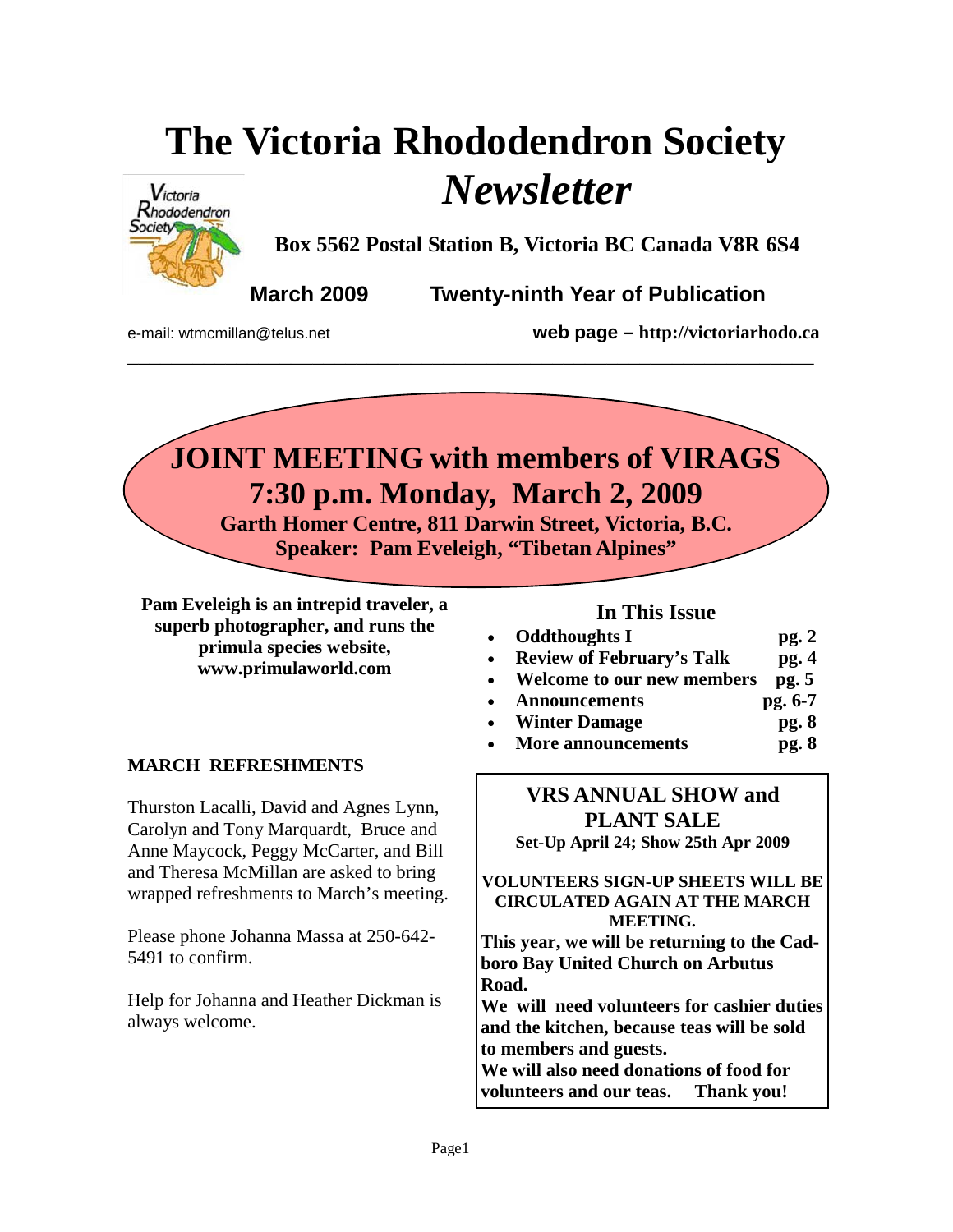# **ODDTHOUGHTS** 1: **WALLACE AND THE ORIGIN OF SPECIES**

#### **(Oddthoughts is a continuing series of ideas that come into Joe Harvey's fevered brain.) By Joe Harvey**

Every year we celebrate anniversaries of famous people and their accomplishments, and rightly so. It so happens that  $2009$  marks the  $200<sup>th</sup>$  anniversary of the birth of Charles Darwin and the 150<sup>th</sup> anniversary of the publication of his book, *Origin of the Species*.

Of course, for every famous person there are many obscure losers, some of whom invented an object or concept that was ignored or laughed at during their lifetimes but which is now part of our everyday lives. I could mention people such as Professor Swan, who invented the light bulb (didn't market it), Alfred Wegener, continental drift (forget it Fred, Africa and South America fitting is just coincidence) and Gregor Mendel, genetic (Greg, your peas are delicious) among neglected scientists. But one particularly ignored person and one I have a soft spot for is Alfred Russel Wallace whose claim to fame passed its 150<sup>th</sup> anniversary last year on  $5<sup>th</sup>$  of July and, as I expected, was completely unremarked on. So here is the story of A.R. Wallace.

Wallace was a zoologist who, failing to get a post he wanted in Britain, decided to go to the Far East, mostly the Malaysian region, to collect bird and mammal skins for the burgeoning taxidermy trade.

This needs some explaining, so take your mind back to the early Victorian period in

# **Victoria Rhododendron Society Board**

| 1st Vice President:          |              |
|------------------------------|--------------|
| <b>Jacqueline Bradbury</b>   | 250-389-1379 |
| jacqbradbury@shaw.ca         |              |
| 2nd Vice President:          |              |
| <b>Karen Morrison</b>        | 250-477-8281 |
| bkmorrison@shaw.ca           |              |
| <b>Past President</b>        |              |
| <b>Bill McMillan</b>         | 250-478-3515 |
| wtmcmillan@telus.net         |              |
| Treasurer:                   |              |
| <b>Ann Widdowson</b>         | 250-479-9167 |
| awiddowson@shaw.ca           |              |
| Secretary:                   |              |
| Theresa McMillan             | 250-478-3515 |
| wtmcmillan@telus.net         |              |
| Members-at-Large:            |              |
| <b>Lois Blackmore</b>        | 250-478-6615 |
| loisb@shaw.ca                |              |
| <b>Dick Pitfield</b>         | 250-592-4261 |
| rpitfield@telus.net          |              |
| <b>Arthur Ralfs</b>          | 250-479-2629 |
| acralfs@shaw.ca              |              |
| <b>Gareth Shearman</b>       |              |
| Shearman@victoria.tc.ca      | 250-385-4302 |
|                              |              |
| <b>Newsletter Committee:</b> |              |
| <b>Theresa McMillan</b>      | 250-478-3515 |
| Joyce Whittle                | 250-656-7313 |
| Peggy Pitfield               | 250-592-4261 |
| <b>Bill McMillan</b>         | 250-478-3515 |
| Website                      |              |
| <b>Arthur Ralfs</b>          | 250-479-2629 |
| <b>Bill McMillan</b>         | 250-478-3515 |
| <b>Calvin Parsons</b>        | 250-385-1970 |

Britain with its increasing industrialization and the emergence of an affluent middle class. Imagine you have a posh house with a drawing room in which to entertain guests. Nothing would impress your friends more than, say, a stuffed owl under a glass dome, or for the socially ambitious, a case of tastefully mounted parrots with dried fern leaves and a jungle diorama painted on the back panel. This was the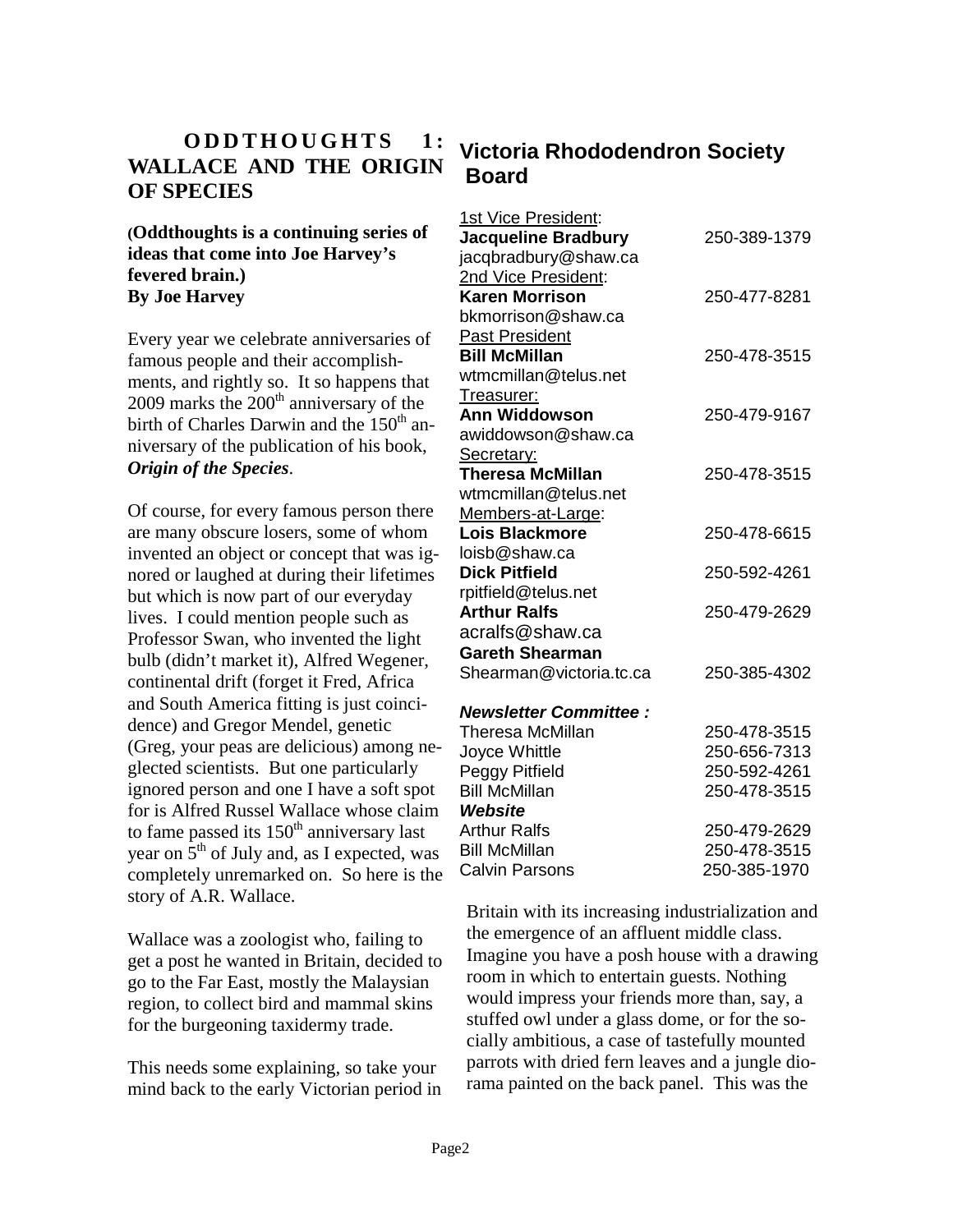market that Wallace set out to satisfy, as well as the demand from museums, scientists and illustrators like artist John Gould who produced illustrated books of bird and mammal species.

So you live in the tropics for a few years and you get, guess what—malaria, and Fred Wallace got some really bad attacks. Malaria produces periodic bouts of fever leaving the victim sweating away with hardly any energy to move. But the brain still works.

While thus immobilized in his tent, Wallace got to thinking of the amazing differences between the plants and animals of his native Britain and those around him. Why was this so?

Maybe, his fevered brain thought, since everything is eating everything else, there is some selective process going on. Since only a few members of any given species live to produce offspring, then the offspring should have their parents' survival skills passed on. To cut the story short, Wallace thought up the entire hypothesis of natural selection.

When he recovered, there was of course no one to discuss his ideas with so he wrote them down and sent them to England to see what people thought of them and get them published. Nowadays the first person to publish a new idea gets credit as the originator. So he sent his paper to a person who he knew was interested in these ideas. This person, an obscure scientist living in the countryside because of bad health, was called Charles Darwin. Big mistake.

The letter panicked Darwin. He had already formulated an identical hypothesis but had been hesitant to publish it because he thought it might be controversial. He had spent several years compiling evidence to be published in a multivolume compendium. We know this because he wrote his thoughts down each day at his specially designed desk-chair in school exercise books and these still exist—hundreds of

them.

What should I do? Darwin asked his friends. Write a joint paper was the solution and so on 5<sup>th</sup> July 1858 the first public announcement of the Wallace-Darwin hypothesis was read to a few members of the Linnean Society of London in their meeting room in Burlington House, Piccadilly, London. Neither author was present and the event passed unnoticed. Incidentally the same room is used to this day and, I might add, the seats are mightily uncomfortable.

Darwin then immediately put together an abbreviated account of his ideas, which was published as Origin of Species in 1859, and it is this event we will be celebrating. Wallace never did make much money (neither did Darwin but he married it). He was deeply upset by the opposition to his and Darwin's ideas that erupted. He drank a lot and spent the rest of his life regretting what he had done. Today of course the concepts that Wallace and Darwin pioneered, immeasurably expanded by geology, genetics, mathematics and DNA, form the central core of biology.

So has this any relevance to gardening? Yes, we now classify organisms based as best we can on their evolutionary relationships. For instance, a few years ago Cox and Cox produced *Encyclopedia of Rhododendron Species* based as much as possible on evolutionary relationships. The book produced some grumbling in the Rhododendron Society because it deviated from the old and familiar, but its ideas seem to be generally accepted now. Popular gardening books tend to use alphabetic order for convenience. But monographic books now hitting the library shelves such as Cyclamen, Epimedium, Hellebores, Snowdrops and Peonies are striving for an evolutionary relationship treatment.

Many modifications to Darwin and Wallace's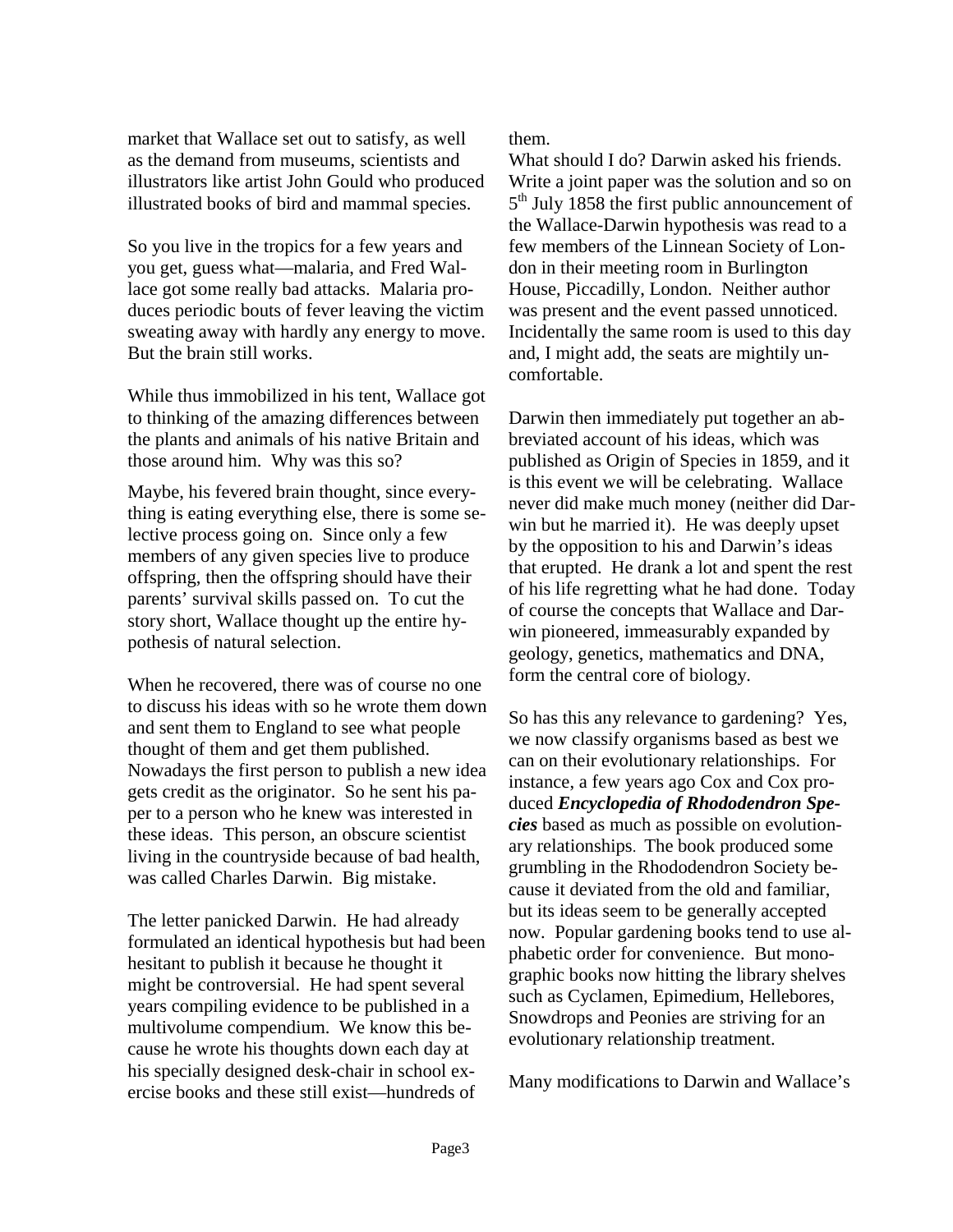theory have occurred over the past 150 years, among them the idea that evolution invariably takes place incredibly slowly. We have seen pesticide resistance in insects in a matter of years and of course bacteria and viruses can change in a matter of days.

So when we celebrate the anniversary of the publication of Darwin's little book, give a thought to Alfred Russel Wallace, the nonfamous scientist and his ideas that changed the world

#### **Review of February's talk**

#### By Theresa McMillan

On a dark winter's night, Patty Brown talked to us about Winter Interest in the garden. She Berries provide more winter interest, and athas worked for six years in the Winter Garden at the HCP, now Glendale Gardens. Patty divided her talk into winter flowers, berries, leaves, fragrance and bark. In the fall clean up, gardeners should not prune too harshly. We should consider whether spent flower heads, like hydrangeas, would provide winter decorative interest and leave them be. We should also be aware of window interest, or the views of the garden from our windows on dull winter days, or in the low sun on those days. Somber tones of grasses look wonderful contrasted to a field of early blooming snowdrops.

Other winter flowers are deep rose cyclamen coum, yellow winter aconites, some forms of pulmonaria, witch hazels in shades of yellow, orange or deep almost red-orange, and yellow blooming mahonias. There are white early spring trilliums, mauve irises, and pink nerines blooming in November. Hellebores start blooming in January, and can be in different tones of white, pink, even shading to wine red, almost black.



tract wild life. Clematis can produce freckled flowers and berries. Arbutus unedo trees can produce strawberry-like berries in yellow and orange. There are also berries produced by the beautifully leaved arums and skimmias. Fragrances come from various winterblooming verbenas, daphne odorata, and winter jasmine.

Paiment roses have beautiful red rose hips and bark so densely and finely thorned that it looks like velvet. The paper bark maple is a tree that should be in every garden because of the way the light plays through its beautiful bark. There is variety of stem and branch color in cornuses, from red to orange to yel-



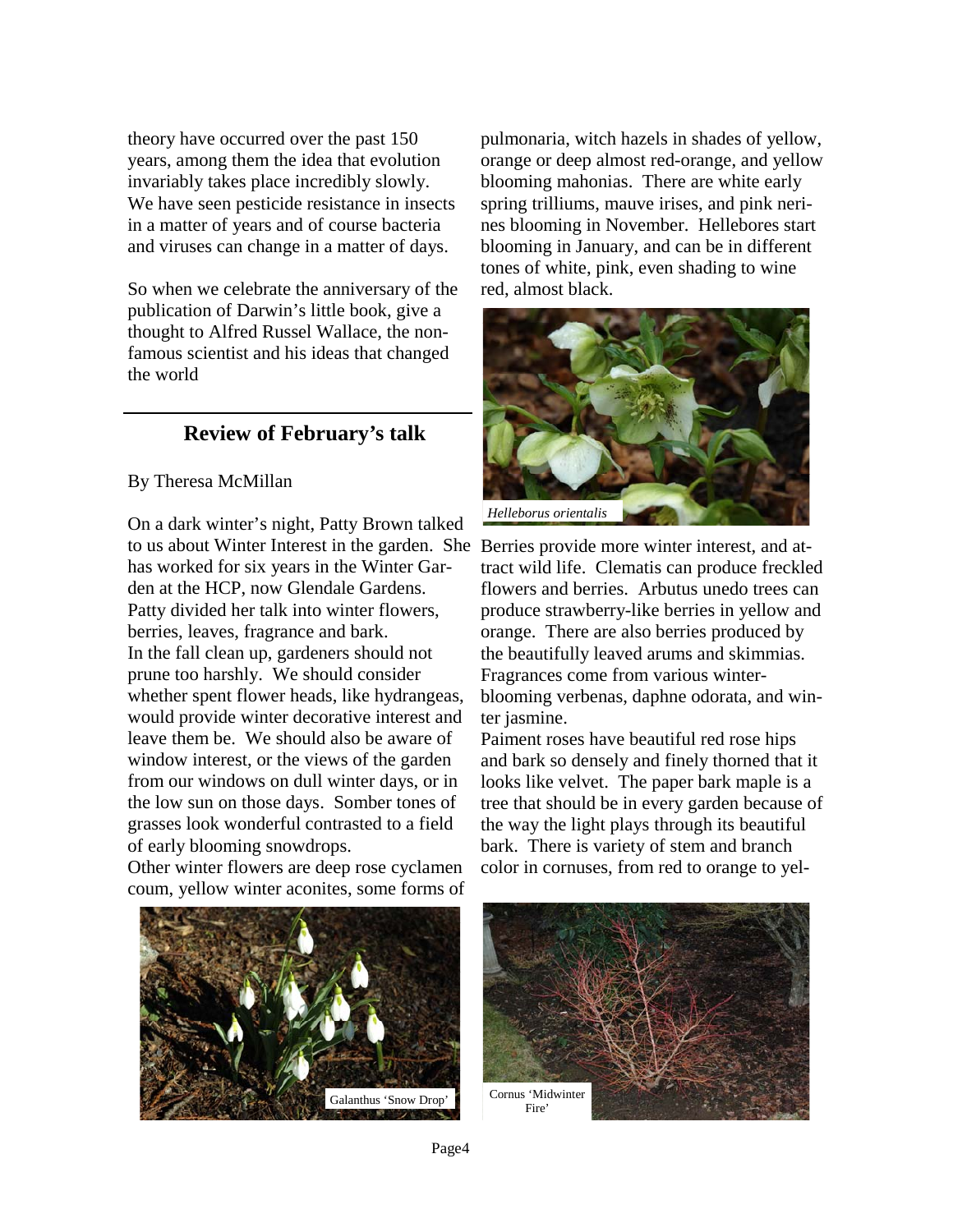low.

Foliage changes as winter deepens. Bergenias, epimedium, heucheras provide examples of this change. Epimedium, when the leaves are pruned in late winter, reveal pale yellow, white, pink or red daffodil-like blooms in early spring. Patty's excellent pictures reminded us of the pleasures of adding winter interests in our gardens.

## **WELCOME TO OUR NEW MEMBERS!!!**

#### **FROM PAUL FROST**

While I'd dabbled before that, I became interested in gardening only about 10 years ago. I was still at sea then, Captain of a research vessel based at Ocean Sciences in Pat Bay. We worked a regular schedule then but I was still away much of the year so I decided to concentrate on growing perennial shrubs as they could mostly look after themselves while I was away. I'd always liked Rhodos and somewhere along the way someone told me about Norm Todd, as the man to see on that subject. Since then I've acquired more Rhodos, many from Norm ( and had some long and interesting talks) and continue to look for ways and places to add even more. I particularly want to get one of the big leaf varieties, as I just like the look of them, whether or not they flower in my lifetime.

My house is on a somewhat oversize city lot. Probably like all gardeners there is a constant struggle over where to put all the plants one would like to have, so they all can get along, yet not wanting to become a total slave to the garden.

I retired in 2004 and there are other things I like to do as well.

For a couple of years past my Monday evenings were taken up but that changed this year so I took the opportunity and joined the society.

#### **FROM SHARON JOSEPH**

I have worked part-time for VRS member Norm Todd at Firwood Nursery for over 5 years. That is how I became interested in rhodos. My current "garden" is a northeast facing apartment balcony comprised of annuals, a few of which persist overwinter. And I have a dozen or so houseplants huddled by the northeast facing sliding doors, poor things. My favourite rhodos are the small-leaved ones; I especially like campylogynum's tiny dusty rose bells.

I missed the last meeting due to the film festival but will see you at the March one.

#### **FROM GILLIAN RHODES**

I basically love rhododendrons as a plant family. You can have books galore - but sometimes it's just best to be with people who share the same passion. So often, I'm skimpy on knowing exactly what I'm looking at, which, while not detracting from the pleasure of enjoying these plants, could be enhanced by greater understanding!

I'm lucky to have spent many a Saturday afternoon in my youth helping Mac McGill dead head his crop...and felt the magic of Albert deMezey's garden - two men who were great rhododendron growers.

I'm in the planning stage of redesigning my own garden this Spring - I've been living off the benefits of the former owner being a Dutch horticulturalist...and after 20 years, it needs a bit of a refresh! Rhododendrons will be a large factor in my redesign.

I work in the Public Service as a Communications Manager, so I'm mostly a weekend gardener, except when the days grow longer.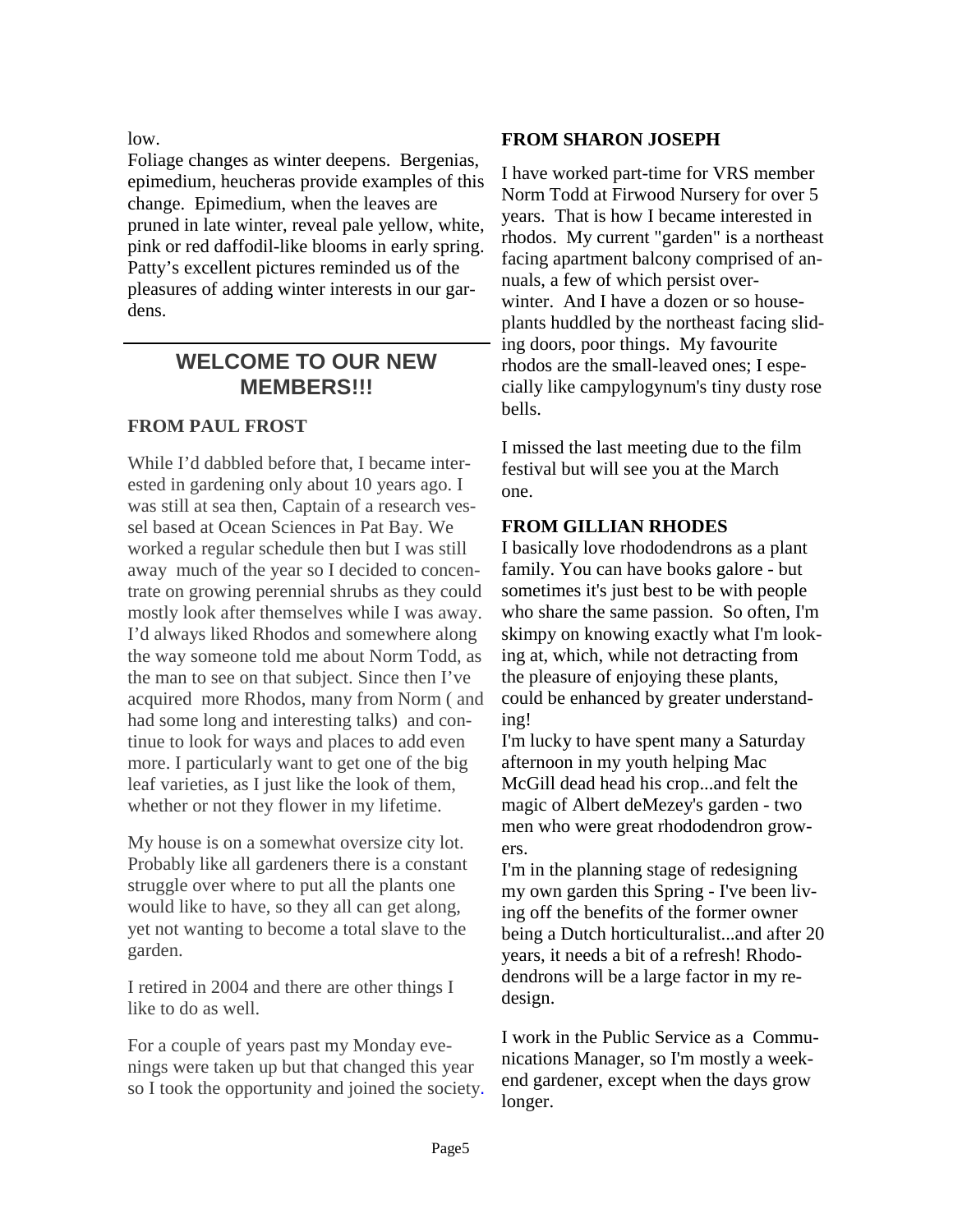# **GLENDALE GARDENS THANKS THE VRS**

Dear President and Board,

Thanks you to the Victoria Rhododendron Society for your generous donation to the bursary fund of the Pacific Horticulture College.

It is through the generous ongoing support of organizations and individuals that we are able to provide our excellent college program. Warmest thanks for your donation.

Joanna Drewry,



# **ERROR in the article, "Glendale Garden and Woodland" in February's issue of our VRS Newsletter**.

The renovation of the heavy clay soil in the Rhododendron Garden in 1994 was supervised by Ted Irving, not Norman Todd as written. A granite plaque rests in one area of the Rhododendron Gardens. It refers to "Rhodo" Ted Irving, and was made for him by his hardworking soil amenders.

We're sorry that this error was not corrected before last month's Newsletter was printed.

# **NOTICES**

With sorrow we note the passing of renowned rhododendron expert Edmund de Rothschild.

**Edmund de Rothschild**, a merchant banker from the renowned banking family's British branch who led the development of a major hydroelectric project in Labrador while helping his firm expand globally and opening it to people outside his family, died Saturday at his home. He was 93.



*Pool photo by Alistair Grant* 

*Edmund de Rothschild and France's first lady, Bernadette Chirac, after whom he named a rhododendron hybrid, in 1996.* 

His family announced the death in a notice in The Times of London, but specified only that he died at home. His most famous home was Exbury House near Southampton, England, where he developed 800 rhododendron hybrids in his family's garden.

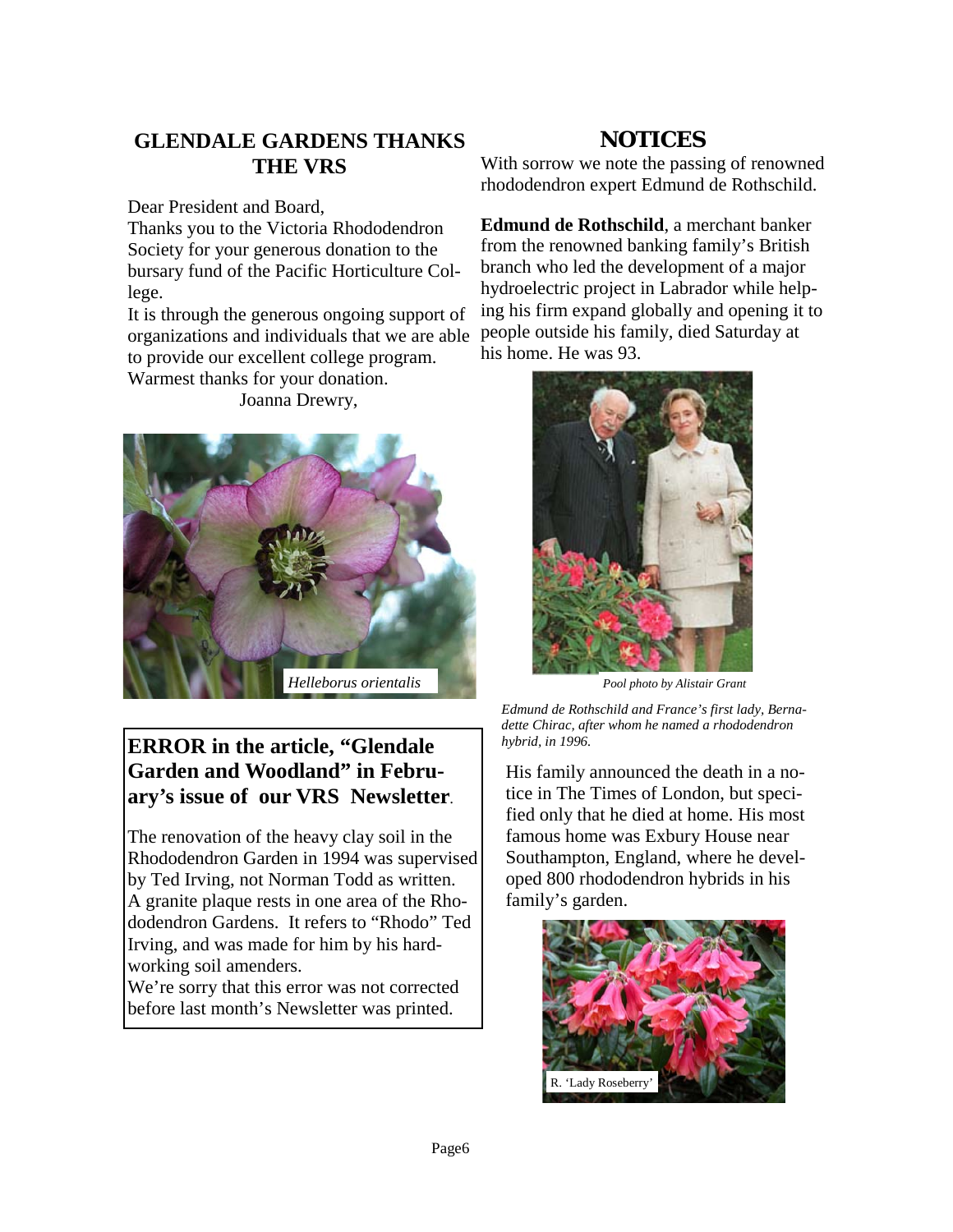**THE HARDY PLANT GROUP** of the Victoria Horticultural Society presents



#### A HARDY PLANT STUDY WEEKEND June 19-21, 2009

at The Mary Winspear Centre, Sidney (near Victoria), British Columbia, Canada

> Speakers to include: Dan Heims of Terra Nova Nurseries Philip MacDougall, plant explorer Julie Moir Messervy, landscape architect and author of The Inward Garden

Dr. Mary Toomey of the Ramunculaceae Society and Clematis expert

For more information, visit our website: www.islandnet.com/~voltaire/HardyPlant.htm

or contact: Registrar - Ann Widdowson (awiddowson@shaw.ca) Carmen Varcoe (cmvarcoe@shaw.ca)

**UpComing Sales & Garden Visits Plant Sale & Garden Open**. Saturday April 18th 10 a.m. at Evelyn Weesjes' 10629 Derrick Rd. ( left off West Saanich to Downey, left off Downey to Derrick)

**Plant Sale & Garden Open**. Sunday April 26th 10 a.m.-3 p.m, Carmen Varcoe & Friends 5450 Old West Saanich Rd. Parking available next door at the Gazebo B & B.

**Plant- a- Holics Sale.** Sunday May 17th (9a.m. -12p.m.) ABKHAZI GARDENS-A Plant sale extravaganza, 1964 Fairfield Rd. Parking at Margaret Jenkins School. Gardens are open Free 9:00 to 12:00 Tearoom Open from 10:00 on. For more info call Abkhazi Gardens 250-598- 8096

## **WORLD ROSE FESTIVAL**

The World Rose Festival's doors open in only 4 months! It is a one-time indoor flower event. Buy your tickets and get planning your week of being surrounded by beautiful roses!

Mark your calendar now to attend the World Rose Festival 2009, from June 19 to 21 at the Vancouver Convention and Exhibition Centre, Vancouver, BC, Canada!

To buy tickets, visit their online ticket sales site or go to any Garden Works store

 World Rose Festival www. worldrosefestival.com World Rose Convention www. worldrose-vancouver2009.com